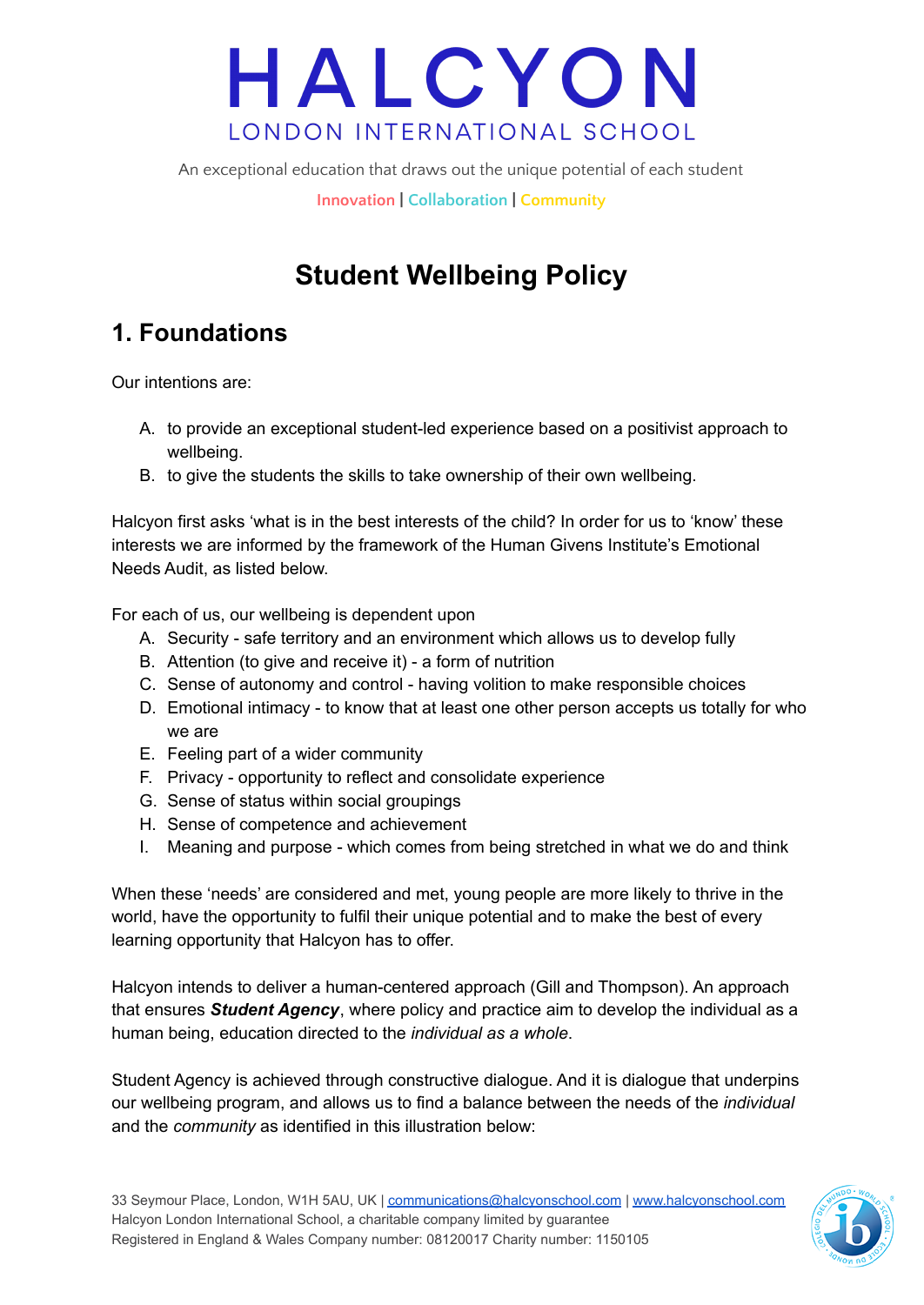An exceptional education that draws out the unique potential of each student



There are six key areas which form the fundamentals of professional practice in the wellbeing team:

- 1. the IB's Approaches to Learning framework
- 2. the Human Givens' human-centred approach;
- 3. CASEL's Social and Emotional Competencies;
- 4. Cognitive Coaching;
- 5. Restorative practice; and
- 6. Mindfulness practice.

The Collaborative of Academic and Social and Emotional Learning (CASEL) provides the School with 5 key competencies (below). These are incorporated into the IB Approaches to Learning framework. We aim to nurture these competencies through specific wellbeing interventions and through the wider, curricular, learning experience of each child.



**Innovation | Collaboration | Community**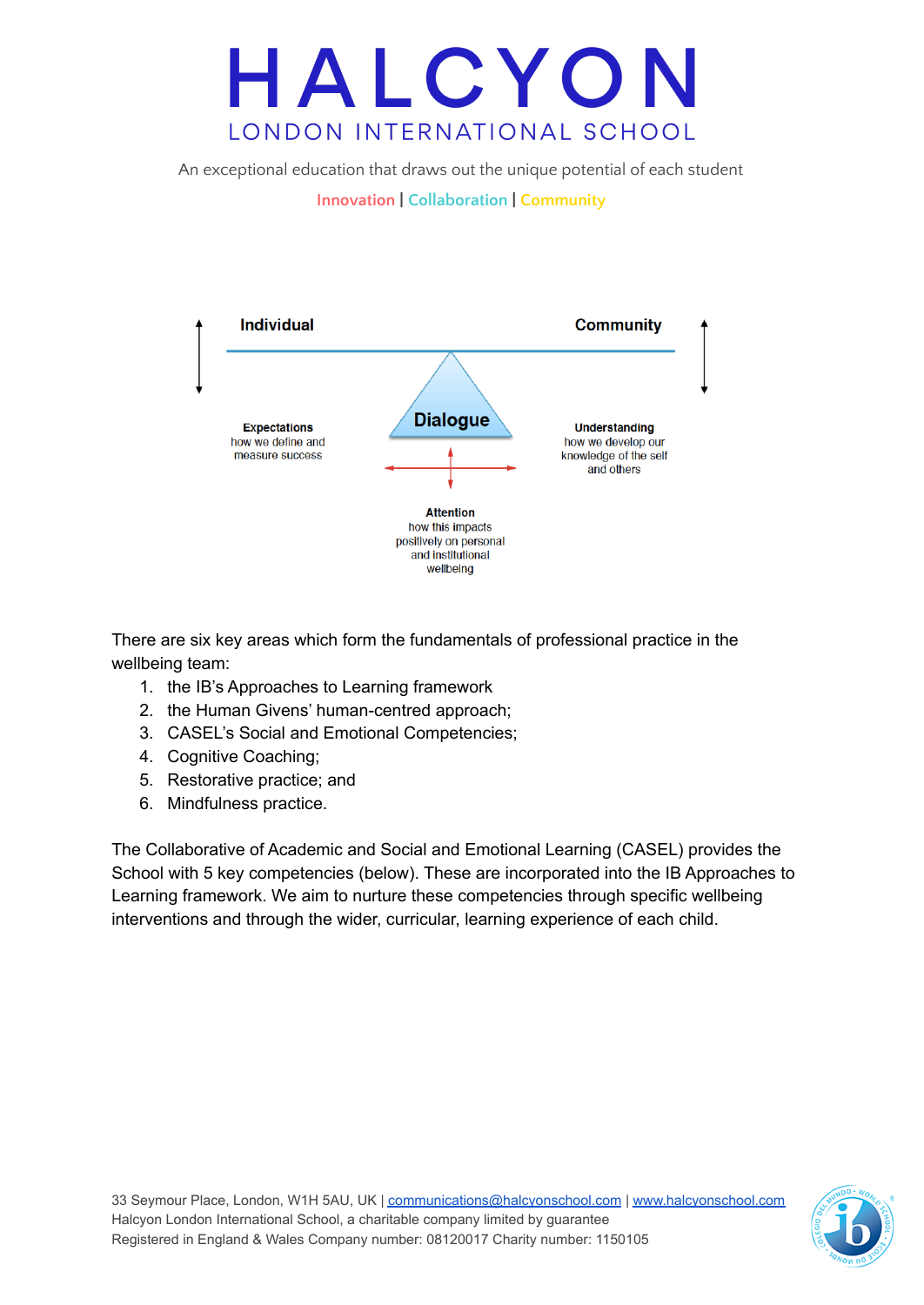An exceptional education that draws out the unique potential of each student

### **Innovation | Collaboration | Community**



### **2. Aims**

Through a human-centred approach, the Student Wellbeing programme intends that our students will participate in regular cognitive coaching conversations with highly-trained colleagues; will be exposed to, and know how to use, mindfulness practises; and will engage in restorative conversations to mediate and communicate effectively. This provides an exceptional student-led experience that will:

- A. respect and meet every student's potential
- B. nurture and scaffold student agency so that students can make **effective and informed choices** - choices which support their own wellbeing *and* that of the community
- C. ensure students are active, mindful, self-regulated learners
- D. foster active student engagement and agency in all areas of school life, including the provision of collaborative forums for policy development, especially for those decisions relating to student learning and wellbeing
- E. seek student participation, and foster student initiatives, in the development and maintenance of a collaborative, reflective school climate

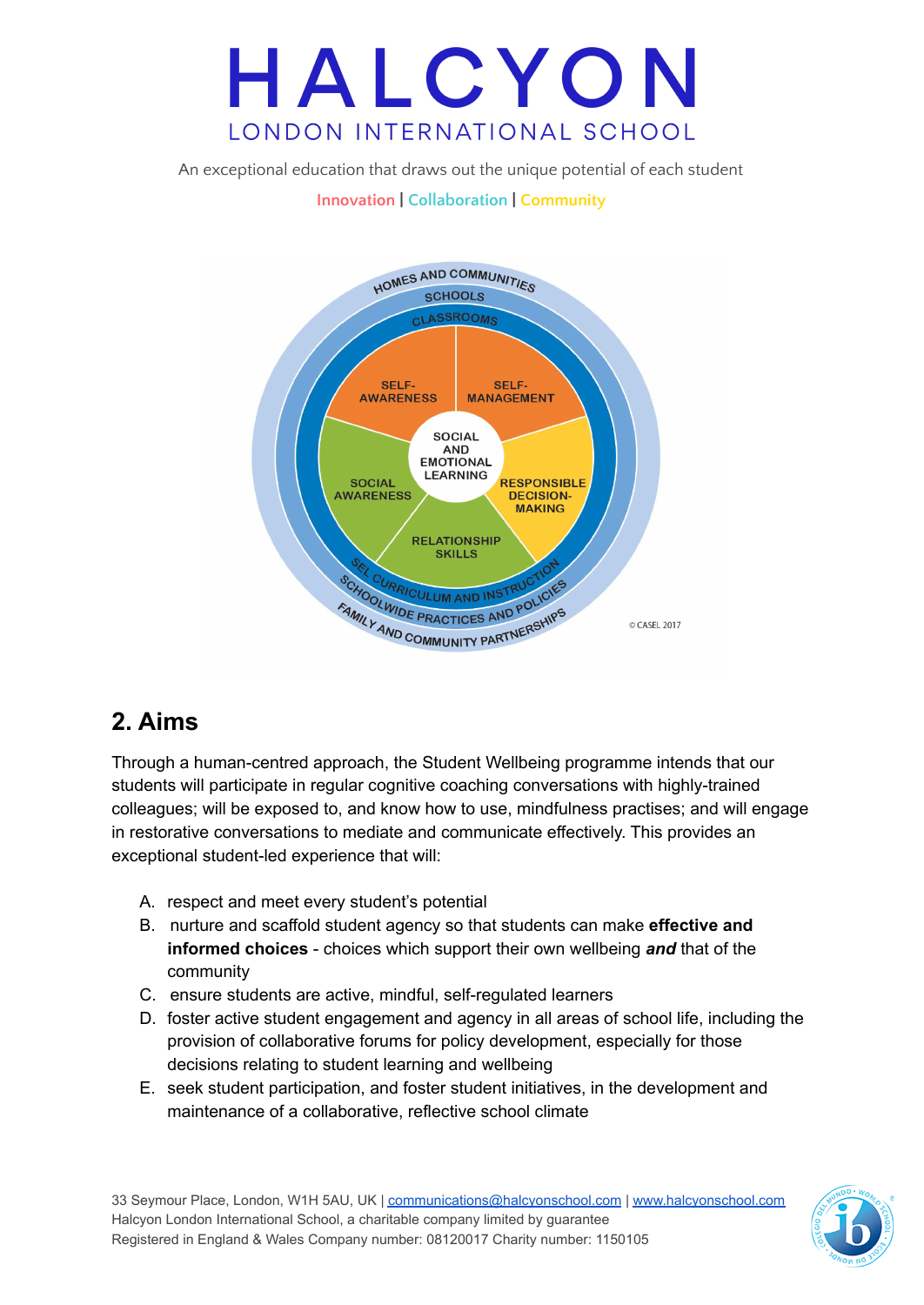An exceptional education that draws out the unique potential of each student

#### **Innovation | Collaboration | Community**

- F. ensure that the Personal, Social, Health & Economic Education (PSHEE) programme develops strategies and activities that align with Halcyon's core wellbeing aims
- G. support effective, participatory student safeguarding, including the RSHE programme
- H. provide opportunities to develop research-based, innovative approaches to wellbeing

The Student Wellbeing programme aims to develop

### **Student Advocacy**

Developing skills in participation, accountability, political literacy, open-mindedness and tolerance. Students advocate for themselves and each other, developing a secure, attentive environment that allows each individual to develop their unique potential.

### **Cognitive Coaching & Mentoring**

Finding time to give and receive attention, to develop listening skills, to reflect and consolidate experience and to build meaning and purpose from our experiences. The primacy of dialogue helps us all to engage, develop self-mediation and make responsible choices[1]. At Halcyon, every student has a teacher-mentor who will advocate for them at all times.

#### **Student Leadership**

Providing opportunities to develop decision-making, communication skills and the negotiation of ideas, offering a real autonomy and control in key areas of school life. This supports a sense of community and ensures that everyone has a voice in their social group.

### **Mindfulness and Informed Choice**

At Halcyon, we know that the best interests of the student are often found in their own agency to make informed choices. As expressed by Stephen Covey,

"*The key to being proactive is remembering that between stimulus and response there is a space. That space represents our choice— how we will choose to respond to any given situation, person, thought or event. Imagine a pause button between stimulus and response—a button you can engage to pause and think about what is the principle-based response to your given situation. Listen to what your conscience tells you. Listen for what is wise and the principle-based thing to do, and then act."*

Advocacy, coaching and leadership enable student agency and so allow community values to be explored and re-negotiated. These values include:

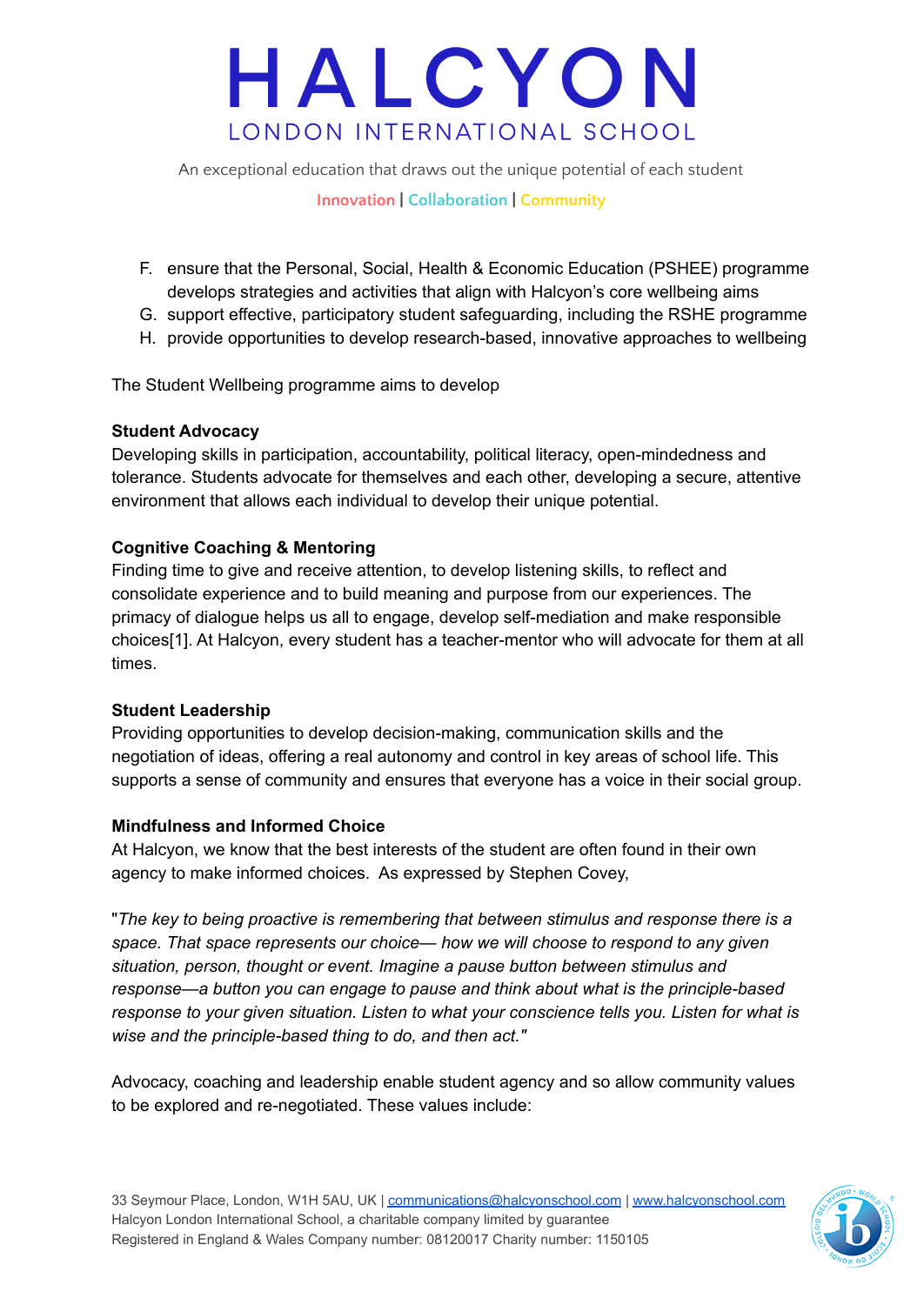An exceptional education that draws out the unique potential of each student

**Innovation | Collaboration | Community**

**A Sense of Justice**: a grasp of the fundamental principles of restorative practice, social justice, economic and environmental equality and an understanding of the ethical frameworks which support the virtue of fairness.

**Altruism**: a commitment to work towards the sustainable benefit of others. To approach advantage while being aware of the ways our choices can help the common good.

**Courage**: to have the fortitude to stand by our principles. To know when it is most effective to speak up, and to have the confidence to do so.

**Resilience**: to have the capacity to be deeply resourceful when, inevitably, life is challenging. To know how to seek help, and to have a good understanding of stoicism, optimism and happiness.

**Happiness**: to be in a state of positive wellbeing and, above all, to develop a sense of what brings us joy.

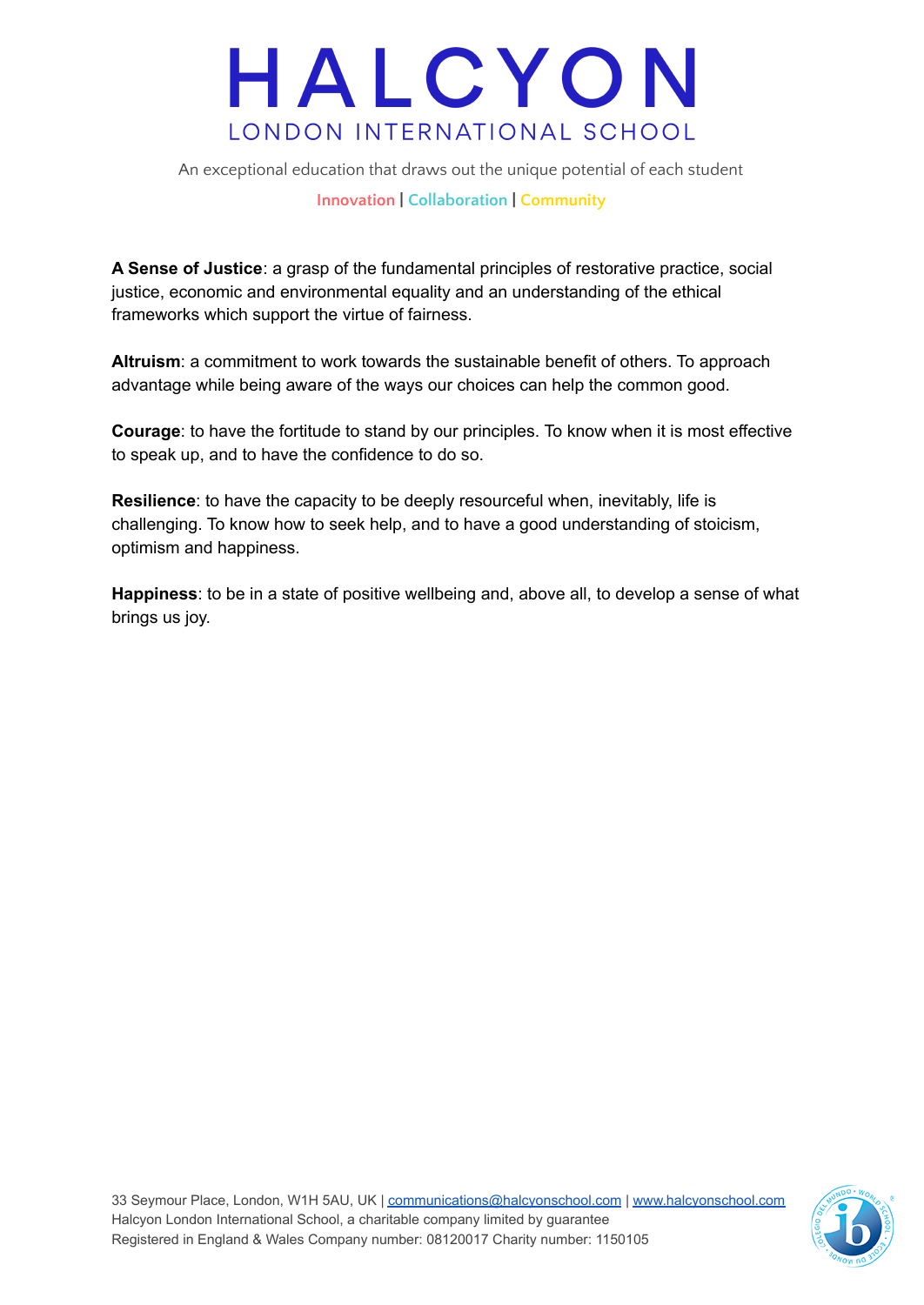An exceptional education that draws out the unique potential of each student **Innovation | Collaboration | Community**

## **3. Practice**

Students at Halcyon are supported in their Wellbeing through a range of Wellbeing initiatives**,** the most important of which can be seen in the following overview**:**



33 Seymour Place, London, W1H 5AU, UK | [communications@halcyonschool.com](mailto:communications@halcyonschool.com) | [www.halcyonschool.com](http://www.halcyonschool.com) Halcyon London International School, a charitable company limited by guarantee Registered in England & Wales Company number: 08120017 Charity number: 1150105



 $\overline{\phantom{a}}$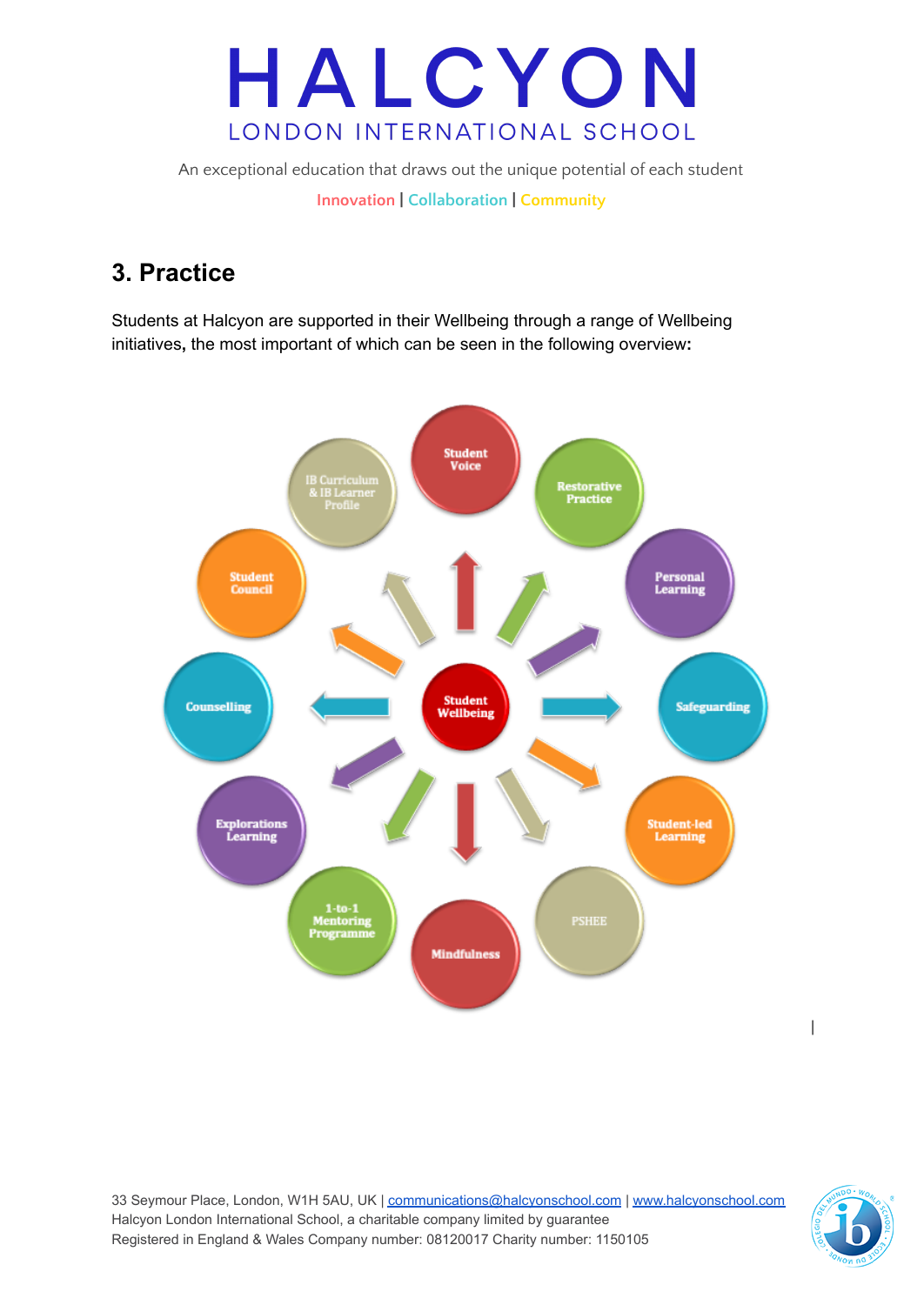An exceptional education that draws out the unique potential of each student

**Innovation | Collaboration | Community**

**A. Student voice** is encouraged and developed through every individual interaction and, more formally, through Halcyon's organised, collaborative learning forums – through curricular activities, mentor groups, student council, explorations, extra-curricular activities, and any other ad hoc learning group.

**B. Restorative Practice** builds healthy, respectful relationships. We use structured dialogue to resolve conflict and encourage students to take personal responsibility for their choices; to have agency, as advocated through the mentor programme, to make purposeful change.

**C. The Student Council** provides a forum for **student leadership**, and provides student representatives for the development of school initiatives.

**D. Mentoring** is delivered through 1-to-1 cognitive coaching sessions. Every student has a mentor/advocate with whom they will have coaching sessions throughout the school year. Mentoring is anchored in **Vertical Mentor Groups,** which comprise a teacher's student mentees, grades 6-12. This collaborative group provides a forum to deliver **student-led-learning**; to explore and shape school climate; to consider innovative student-led approaches to community needs; and to deliver coaching (above).

**E. PSHEE** (Personal, Social, Health and Economic Education) classes provide a weekly forum to explore and engage in dialogue about community and personal relationships, develop informed, agentive decision-making, and practice key life-skills, such as **digital citizenship.** The PSHEE curriculum supports **effective and informed choices** and incorporates RSHE**.**

**F. Mindfulness** practice at Halcyon uses Oxford Universities dot.be programme, specifically designed for Secondary Schools under the guidance of Jon-Kabat Zinn. Students engage with this specific programme during PSHEE classes, and access mindful moments across the school day to develop impulse control and/or to reduce stress. At Halcyon, mindfulness provides a mindset for intentional, non-judgmental, present moment awareness.

**G. IB Curriculum** development prioritises student-led inquiry and student ownership of learning. It provides a safe, secure environment that fosters autonomy, develops personal competence and achievement, and provides learning with meaning and purpose. The **Explorations Learning** programme supports intellectual inquiry and risk-taking, building new competencies and achievements.

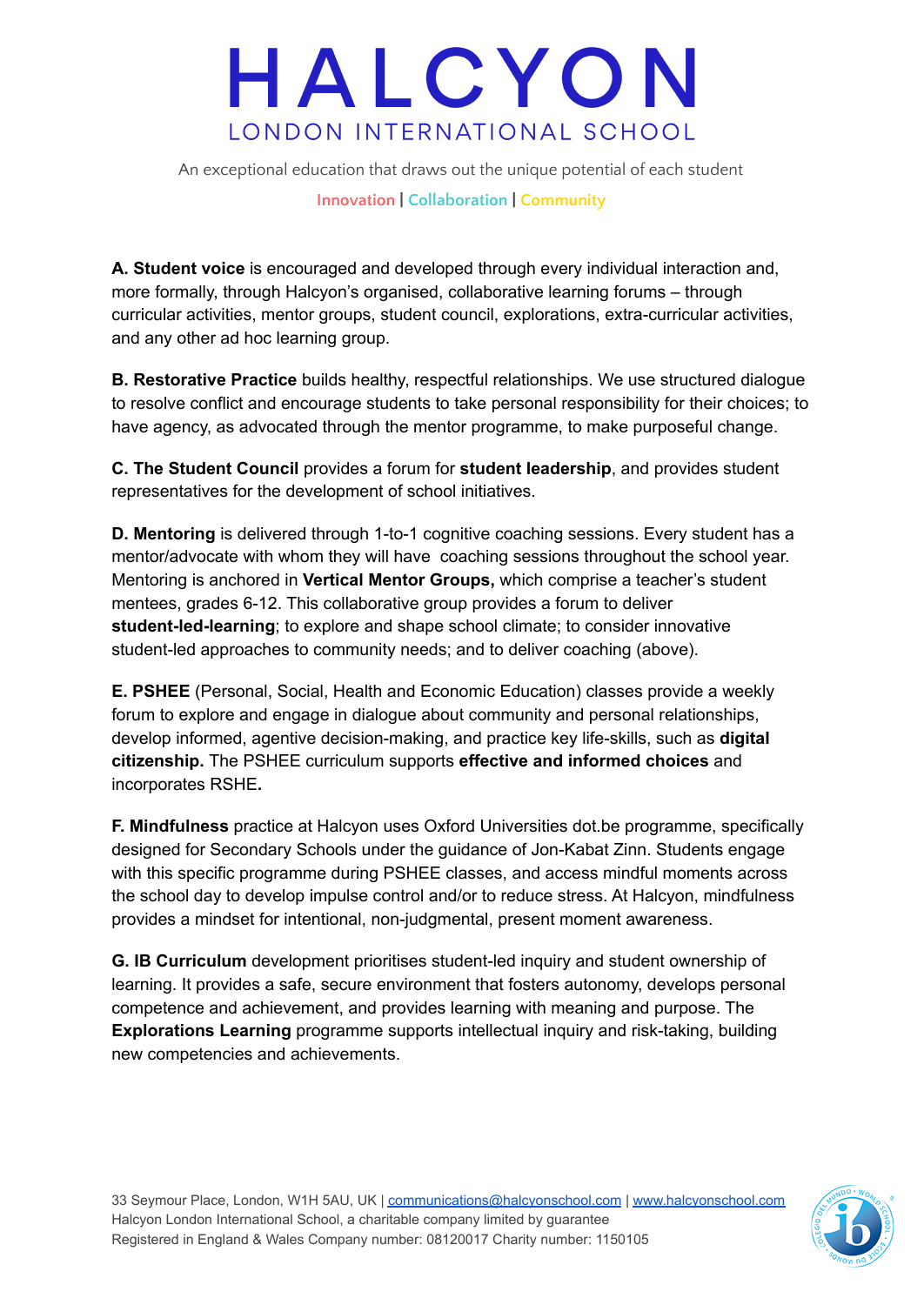An exceptional education that draws out the unique potential of each student

**Innovation | Collaboration | Community**

**H. Safeguarding** is the foundation upon which we ensure students' safety and security, and it informs and underpins all our interactions. Safeguarding is overseen by the Designated Safeguarding Lead, and wider student wellbeing is supported by **counselling** services.

### **4. The Wellbeing Team (WBT)**

### **A. Structure**

The Wellbeing Team consists of the Student Wellbeing Leader, the Wellbeing Support and PSHEE teacher, the Designated Safeguarding Lead, the Deputy Designated Safeguarding Lead, the School Counsellor and the Learning Coach (SEN). The Student Wellbeing Leader chairs the team and is responsible for delivering the Student Wellbeing Policy and, with the Wellbeing Support and PSHEE teacher, is responsible for the implementation of restorative practice across the school. The Designated Safeguarding Lead is responsible for safeguarding at Halcyon and for appropriate, timely liaison with, and reporting to, the London Safeguarding Children Partnership (LSCP). The counsellor is responsible for the therapeutic support of students at Halcyon.

In every weekly meeting, the wellbeing team works toward the implementation of the Student Wellbeing Policy. The team will always address

- I. standards of student safeguarding;
- II. specific safeguarding concerns;
- III. student attendance, with support from the receptionist;
- IV. the on-going (responsive) development of the PSHEE programme; and
- V. those students who would benefit from individualised support.

### **B. Monitoring Wellbeing at Halcyon**

The WBT will review student wellbeing with colleagues throughout the school year, providing individual reports and class or whole school data. At these times information is shared with the teaching team regarding students requiring additional wellbeing support: for reasons of data protection, and due to the often sensitive nature of discussion, no minutes or notes are recorded.

**C.** The **Student Log** (**academic and wellbeing)** is used by all teachers to record academic and wellbeing information, as well as restorative conferences The logs can include both positive information and concerns and will facilitate decisions ensuring the correct support is given to the student. In the case of serious concerns or incidents, teachers will report

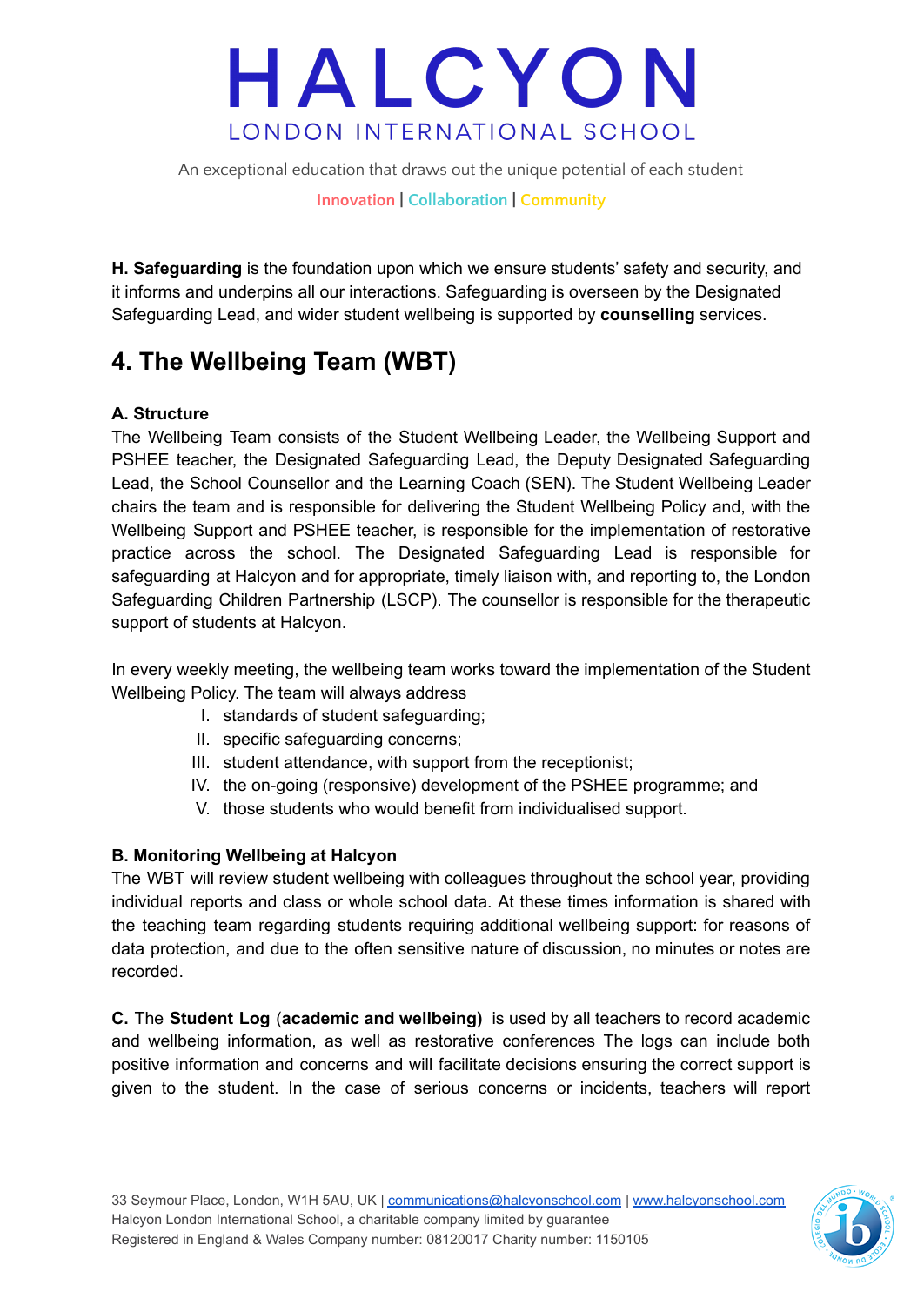An exceptional education that draws out the unique potential of each student

**Innovation | Collaboration | Community**

immediately to the Designated Safeguarding Lead, the Student Wellbeing Leader or the Director.

When a log has been completed the Student Wellbeing Leader is informed. Unless there is an over-riding safeguarding concern, the Student Wellbeing Leader will pass this information to the Mentor who will undertake a coaching conversation with their mentee and monitor outcomes.

**D. Student Learning Agreements (SLA)** may be put in place in the case of repeated logs expressing concerns. Parents are notified and a dialogue opened between the student, school and family to best support the student in making **effective and informed choices** about their wellbeing and learning.

An SLA will be developed with the student, and consists of:

- I. expectations of the school;
- II. goals set by the student;
- III. a list of those who will support the process and their contact details;
- IV. how the SLA will be monitored;
- V. a list of evaluation meetings for the student, parents, mentor and wellbeing leader to participate in; and
- VI. signatures of all parties involved in the SLA.

**E. Coaching feedback surveys** are collected and analysed to understand student engagement, the effectiveness of process, the effective application of coaching skills, success in meeting student needs, and overall support for the aims of the Student Wellbeing Policy.

## **5. Mentoring**

### **A. The Role of the Learning Mentor**

The learning mentor is an advocate for the mentee, providing them with the tools to have the necessary agency to make effective, informed choices and *'To provide support and guidance to children, young people and those engaged with them, by removing barriers to learning in order to promote effective participation, enhance individual learning, raise aspirations and achieve their potential' (*George, Children's Workforce Development Council[2])*.* Halcyon

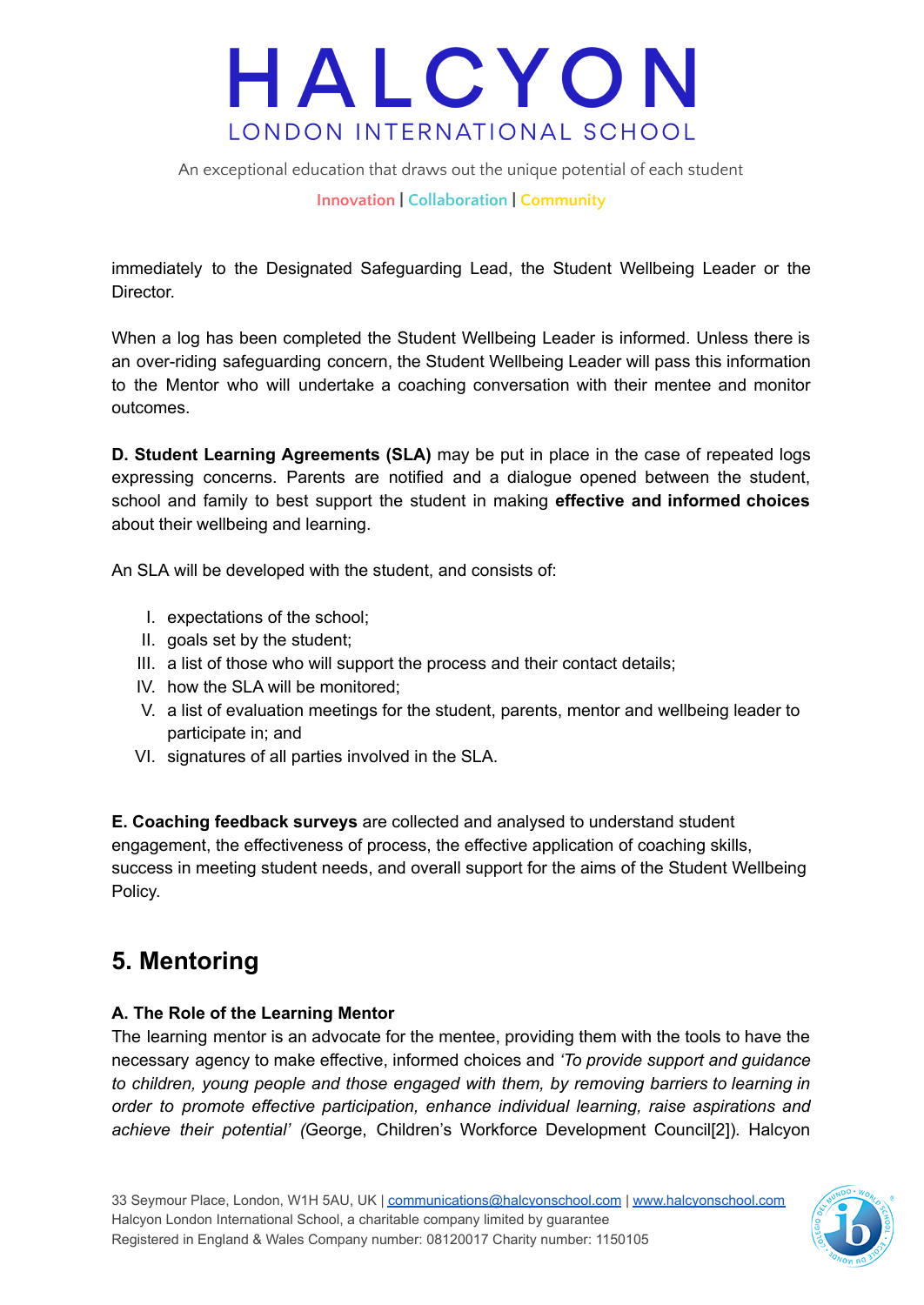An exceptional education that draws out the unique potential of each student

**Innovation | Collaboration | Community**

uses this definition to guide mentors and the practises associated with cognitive coaching: planning and/or reflective conversations to help structure the mentor-mentee conversations (Costa and Garmston). This enables students to develop as self-directed learners, who can self-manage, -moderate and -mediate.

### **B. Cognitive Coaching**

Mentor groups meet for an hour weekly, and will contain 15-minute individual coaching sessions, following the planning and reflective conversation models of cognitive coaching. Every staff member is trained as a cognitive coach (Costa and Garmston). Mentors are provided with training sessions on

- I. mentoring and wellbeing at Halcyon;
- II. the structure of the mentoring programme;
- III. applying cognitive coaching;
- IV. the role and function of restorative practice;
- V. record keeping and data collection; and
- VI. mentor group research.

#### **C. Peer Mentor Groups**

The WBT will train and support student peer-mentors, trained through the student leader programme. Peer-mentors will work with the teacher-mentor to support the wider mentor groups. Teacher-mentors and peer-mentors will be coupled with mentees using common interests.

Additionally, enhanced coaching will be available to those students who require additional support through an individual learning plan or Student Learning Agreement. This will be supported by the student's mentor, the Student Wellbeing Team and, if necessary, a specialised special educational needs mentor.

### **6. Student Wellbeing and the Curriculum**

Student wellbeing is explored directly through the **PSHEE curriculum**, which is outlined in the PSHEE Policy.

The intended **IB Curriculum** offers students the necessary opportunities to develop competence, enjoy achievement, and have autonomy and control over their learning. The wellbeing programme aims to remove barriers to learning, by developing self-regulated

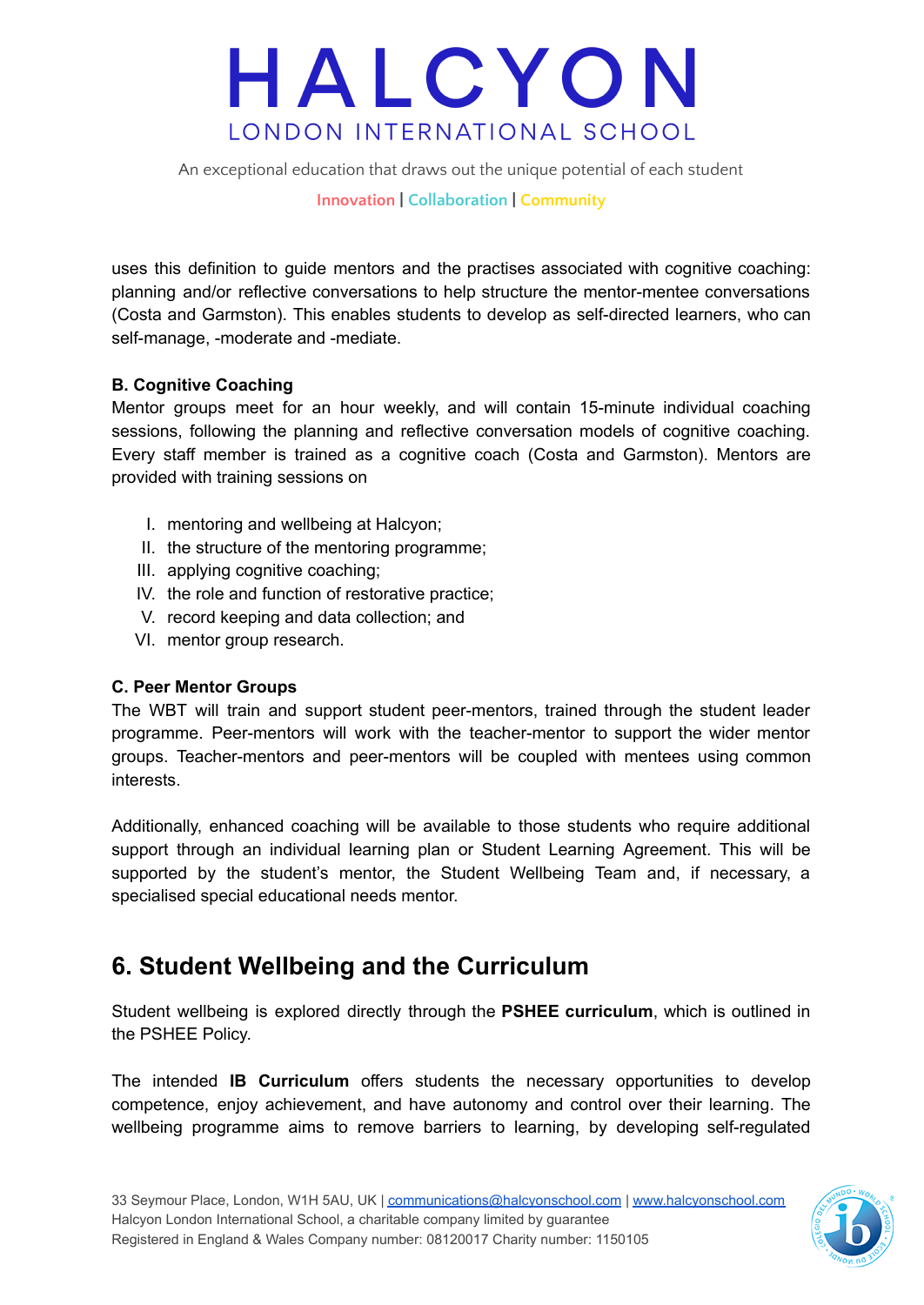An exceptional education that draws out the unique potential of each student

**Innovation | Collaboration | Community**

learners making informed, effective choices. Students' successful engagement in the curriculum provides a key measure of the success of a Halcyon education.

**A. Personal Learning** is central to human-centred education and the exploration of one's unique potential. Dedicated personal learning time is available to allow students to pursue

- I. self-designed personal learning projects (PLP);
- II. service learning goals;
- III. novel learning experiences, through the Explorations programme; and
- IV. extracurricular activities

#### **B. Halcyon Residential Week**

Embedded into the curriculum is the Halcyon Residential Week, in which students attend a five-day residential programme at the start of the school year. This concentrates on the individual and their role in the community, and it focuses on the development of collaboration and resilience. The programmes are also developed to support emotional (affective) competencies. The residential programmes become progressively more challenging as students move from through the school, providing a scaffold for student growth.

### **7. Student Wellbeing and Student Leadership**

The Student Leadership programme provides a framework for students to develop a range of skills which support their agency in the community. The programme provides the opportunity for students to advocate, and to share their skills and learning with others.

The Student Leaders programme consists of three elective units, each of which can be followed independently:

- A. Student Ambassador;
- B. Peer Mentor and Cognitive Coaching; and
- C. Peer Mediator and Restorative Practises.

The elected **Student Council** has a student-led constitution. A student council representative meets regularly with the Student Wellbeing Leader to share student opinion and provide reflection on the efficacy of wellbeing practice at Halcyon.

### **8. Student Wellbeing and Counselling**

The School Counsellor is a member of the WBT, contributing to student wellbeing decisions. The WBT may refer a student to the counsellor if the team believes that this would be in the

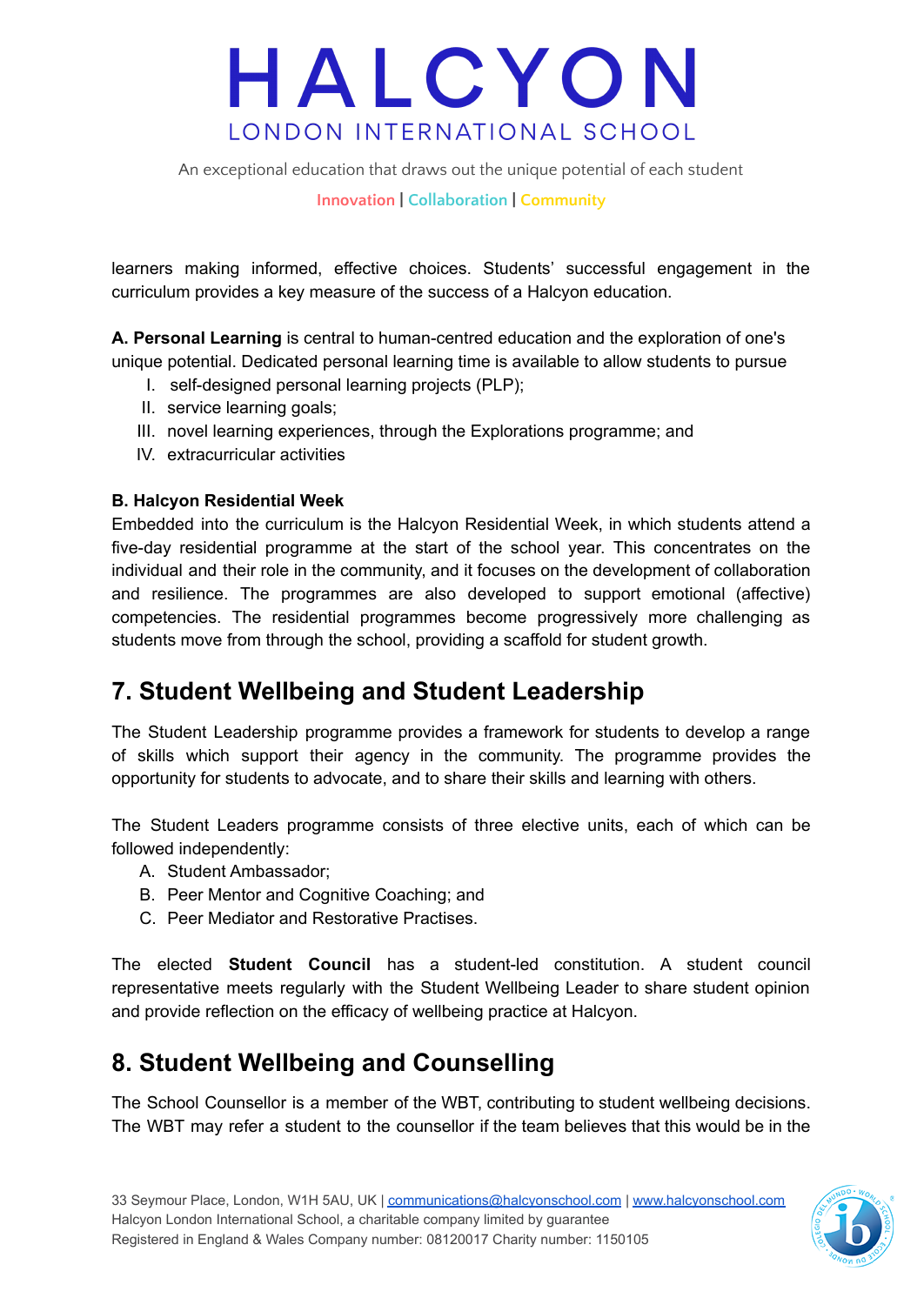An exceptional education that draws out the unique potential of each student

**Innovation | Collaboration | Community**

best interests of the student: to support that student in making effective, informed choices. Students can self-refer by meeting with or emailing the counsellor or speaking with the Student Wellbeing Leader.

If a student requires frequent, long-term, therapeutic support, or requires access to specialised support services outside of those offered by the counsellor, then they may be referred for external counselling. When external counselling is advised to support a student's wellbeing, a student's family will be fully engaged in this advisory process. The School does not meet the cost of external counselling.

When external counselling is a requirement of a particular student learning agreement – a condition within an agreed, planned course of action to support individual wellbeing and access to learning – the duration and frequency of the therapy must be confirmed by the external counsellor and the school.

### **9. Confidentiality & Safeguarding**

All interactions with children are guided by *Keeping Children Safe in Education (DFE, Sept. 2021)* and confidentiality – in coaching conversations, between teacher-mentors, in counselling conversations – is always superseded by the need to keep children safe. While mentors will advocate for their students, and the counsellor will provide confidentiality (to support students' ability to express understanding, meaning and purpose in often complex and difficult circumstances) there is a clear understanding that should **any information be disclosed which potentially, or in actuality, places a child at risk, then this information will be shared with the Designated Safeguarding Lead.**

## **10. Student Wellbeing & School Policy**

Whilst a Wellbeing Policy is not a statutory requirement, this policy operates alongside and in accordance with our existing policies which include:

- A. Admissions
- B. Behaviour and Discipline
- C. PSHEE, including RSHE
- D. Safeguarding
- E. Confidentiality
- F. Anti-bullying
- G. Code of conduct
- H. Fire safety

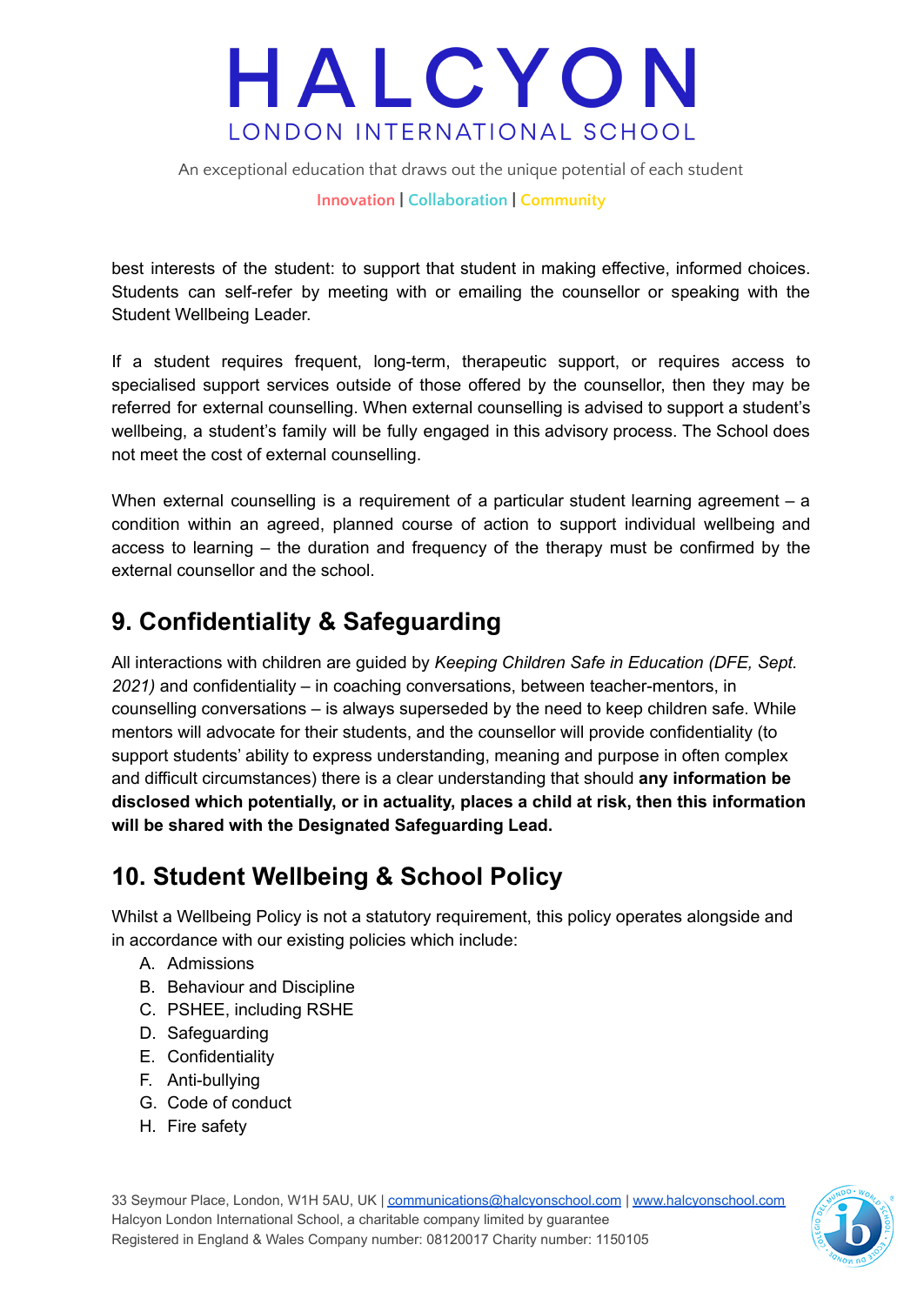An exceptional education that draws out the unique potential of each student

**Innovation | Collaboration | Community**

- I. First Aid
- J. Educational Trips
- K. Supervision
- L. Acceptable Use
- M. Health and Safety
- N. SEN
- O. Student Attendance

To safeguard and promote the welfare of children, the school will act in accordance with the following legislation and guidance:

- P. *The Children Act 1989*
- *Q. The Children Act 2004*
- *R. Education Act 2002 (section 175)*
- *S. Keeping Children Safe in Education (DFE 2021)*
- *T. Working Together to Safeguard Children (DfE 2018)*
- *U. The Education (Pupil Information) (England) Regulations 2005*
- *V. Counter Terrorism and Security Act 2015 (Section 26)*

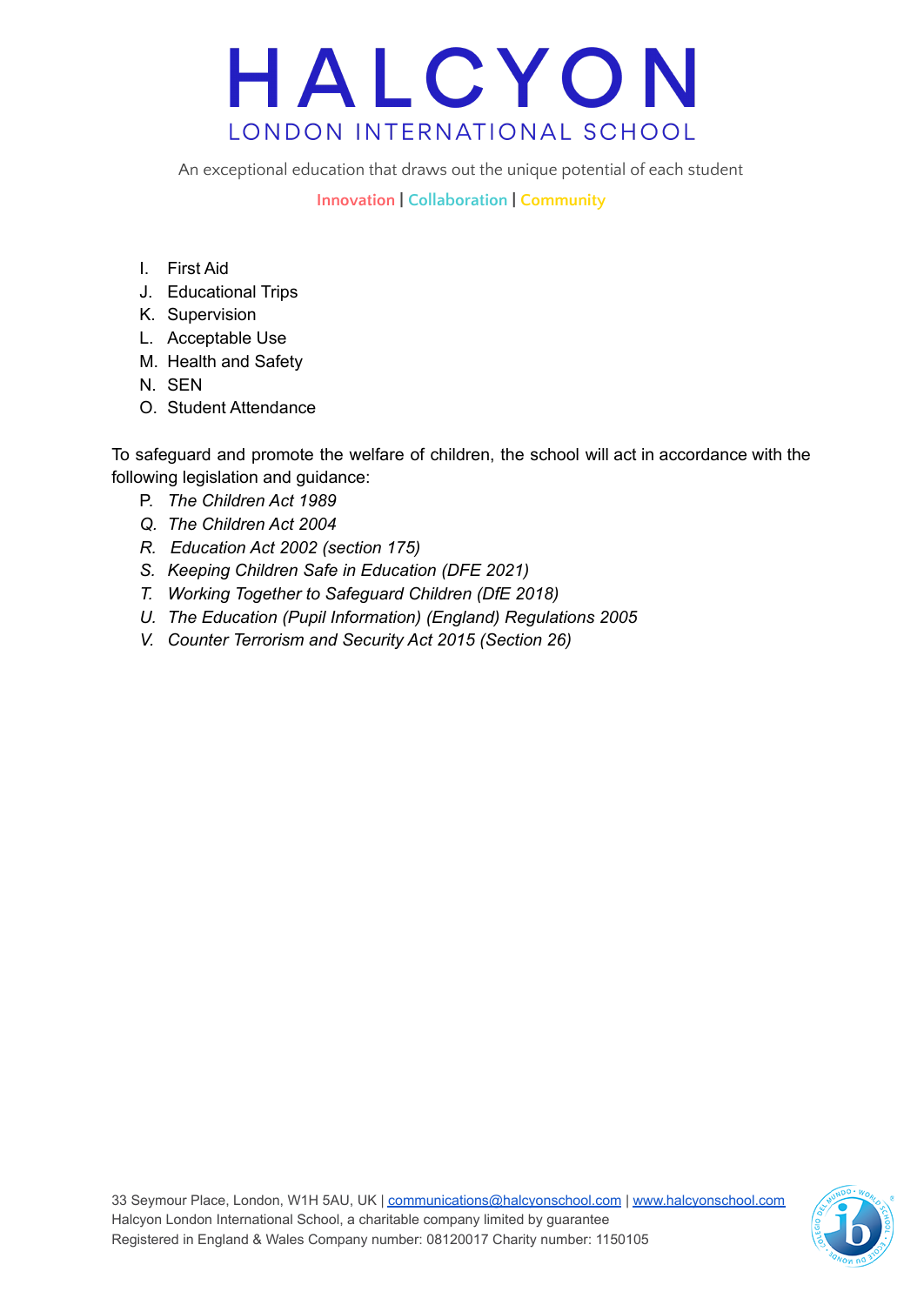An exceptional education that draws out the unique potential of each student

#### **Innovation | Collaboration | Community**

#### **References**

Barter, Dominic. *Video*. Restorative Circles, n.d. 26 Apr. 2016. <<http://www.restorativecircles.org/video>>.

Boniwell, Ilona, and Lucy Ryan. *Personal Well-Being Lessons for Secondary Schools: Positive Psychology in Action for 11 to 14 Year Olds*. Maidenhead: Open University Press, 1 Mar. 2012.

COMMON SENSE MEDIA. *Our K-12 Digital Citizenship Curriculum*. 2014. 26 Apr. 2016. <[https://www.commonsensemedia.org/sites/default/files/uploads/classroom\\_curriculum/commonsense\\_digitalcitizenshipcurricul](https://www.commonsensemedia.org/sites/default/files/uploads/classroom_curriculum/commonsense_digitalcitizenshipcurriculum.pdf) [um.pdf](https://www.commonsensemedia.org/sites/default/files/uploads/classroom_curriculum/commonsense_digitalcitizenshipcurriculum.pdf)>.

Costa, Arthur L., and Robert J. Garmston. *Cognitive Coaching: Developing Self-Directed Leaders and Learners*. United States: Rowman & Littlefield Publishers, 31 July 2015.

Department for Education. *Keeping Children Safe in Education Statutory Guidance for Schools and Colleges*. 2016. <[https://www.gov.uk/government/uploads/system/uploads/attachment\\_data/file/550511/Keeping\\_children\\_safe\\_in\\_education.pd](https://www.gov.uk/government/uploads/system/uploads/attachment_data/file/550511/Keeping_children_safe_in_education.pdf)  $f >$  $f >$ 

DuBois, D. L., et al. "How Effective Are Mentoring Programs for Youth? A Systematic Assessment of the Evidence." *Psychological Science in the Public Interest* 12.2 (1 Aug. 2011): 57–91.

Garringer, Michael, et al. *Elements of Effective Practice for Mentoring RESEARCH-INFORMED AND PRACTITIONER-APPROVED BEST PRACTICES FOR CREATING AND SUSTAINING IMPACTFUL MENTORING RELATIONSHIPS AND STRONG PROGRAM SERVICES 4TH EDITION TM Photo Courtesy of First Niagara*. 2015. 26 Apr. 2016.

<http://www.mentoring.org/new-site/wp [content/uploads/2016/01/Final\\_Elements\\_Publication\\_Fourth.pdf>](http://www.mentoring.org/new-site/wp-content/uploads/2016/01/Final_Elements_Publication_Fourth.pdf).

George, Stephanie. *The Learning Mentor Manual*. Thousand Oaks, CA: SAGE Publications, Jan. 2009.

Gill, Scherto, and Garrett Thomson. *Rethinking Secondary Education: A Human-Centred Approach*. United Kingdom: Taylor and Francis, 14 Jan. 2014.

Human Givens Institute, <https://www.humangivens.com/foundation/>

Halcyon London International School. *About*. Halcyon London International School, 2013. 1 Apr. 2016. <<http://halcyonschool.com/about/>>.

Halcyon London International School. "Inspiration." *Halcyon School*. Halcyon London International School, 2013. 1 Apr. 2016. <<http://halcyonschool.com/inspiration>>.

Hare, John. *Taking the MYP Forward*. Ed. Mary Hayden and Jeff Thompson. United Kingdom: John Catt Educational, 25 Mar. 2011.

Human Givens. *Human needs: The human Givens approach to physical & emotional needs*. n.d. 26 Apr. 2016. <[http://www.hgi.org.uk/archive/human-givens.htm#.Vx\\_WExMrI\\_W>](http://www.hgi.org.uk/archive/human-givens.htm#.Vx_WExMrI_W).

International, Baccalaureate. *Learner Profile*. N.p.: IBO, n.d. 26 Apr. 2016. <[http://www.ibo.org/contentassets/fd82f70643ef4086b7d3f292cc214962/learner-profile-en.pdf>](http://www.ibo.org/contentassets/fd82f70643ef4086b7d3f292cc214962/learner-profile-en.pdf).

International Baccalaureate. *Mission*. International Baccalaureate®, n.d. 1 Apr. 2016. <[http://www.ibo.org/about-the-ib/mission/>](http://www.ibo.org/about-the-ib/mission/).